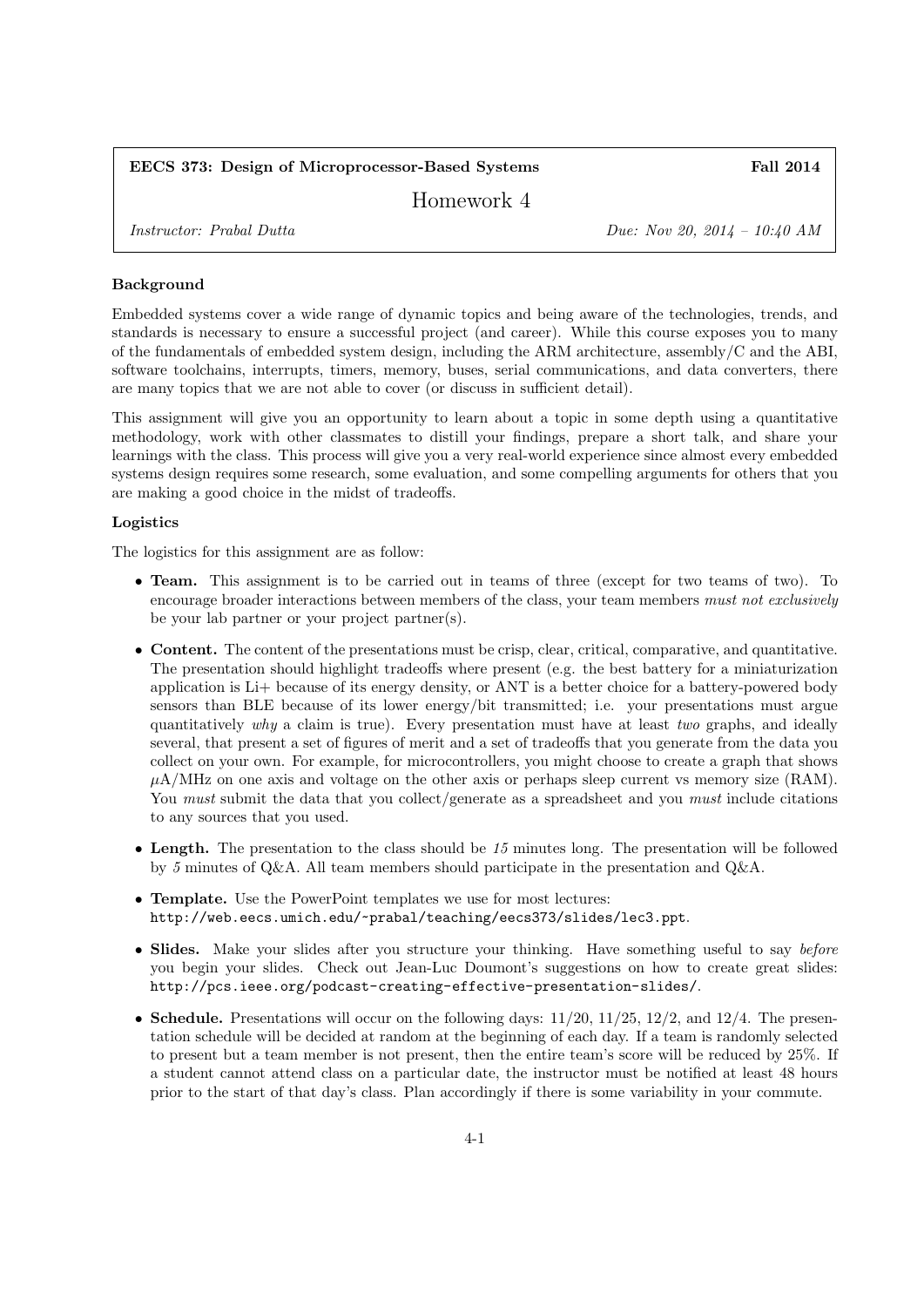• Exams. Material from the presentations may be included in the final exam.

# Presentation Topics

The assignment of students to project topics were made based roughly on expressed preference and coverage of topics. Those who expressed a preference priority were awarded one of their choices. With one exception, groups were given their first or second choice. The assignments of students to topics is available in the Google Spreadsheet that was shared with the class via email and Piazza.

### Presentation Coverage

To give you a sense of the kind of things that should be covered in the presentations, read over the following topics and suggestions for things that would be appropriate in a presentation on that topic. Not all topics are covered here, and you certainly should not be constrained by the suggestions below. However, reading them should give you a better sense of what is expected.

- Imager Sensors: Imagers are now inexpensive and widely available. Analyze imagers from a variety of sources (Aptina, Centeye, Foveon, etc.) to understand their size, cost, power, pixel count and density, hardware interface, frame rate, and other properties. Capture this data in a spreadsheet. Read over datasheets to understand the key figures of merit. Present these findings in a quantitative framework. Identify useful relationships by plotting data from multiple devices (e.g. power draw vs pixel count, or frame rate vs output rate, or cost vs pixel count).
- Energy Harvesting Battery replacement has been identified by many as a problem inhibiting the growth of wireless embedded sensors. To address this problem, some have proposed using environmental energy harvesting to power devices. Enumerate the chips that have been recently released by companies like Linear Technology, Maxim Integrated, or Texas Instruments. Identify their tradeoffs. What kinds of energy sources do they work with? What is their minimum startup voltage? What is their quiescent current?
- Kinect: Microsoft's Kinect system gives computers depth percertion in an easy-to-use system. How does Kinect work? How do people use Kinect – what's the programmer's model of the system and what do the API's look like? What are some exciting things that people have done with Kinect? Pick an application and describe the data processing framework using Kinect.
- FRAM: Ferro-electric Random Access Memory is relatively new memory technology available from Texas Instruments. Describe how FRAM works and what it's good for. How does it compare in memory density to other technologies like SRAM, EEPROM, and NAND and NOR flash in terms of power, cost, read times, write times, power, and energy per operation? What are some drawbacks and benefits of using FRAM in an application? Are there new applications enabled by FRAM?
- Microcontrollers: We studied the ARM Cortex-M3 in this class but there are many other microcontrollers available. Identify a handful of these based on different architectures (e.g. Atmel AVR, TI MSP430, Microchip PIC18/PIC32, or the 8051). Identify key metrics of merit: cost, memory, peripherals, etc. Collect key performance data like  $\mu A/MHz$ . What kind of toolchain support is available? Why would a system designer pick one of these over the others? Argue for why certain MCUs are better options than other MCUs, and show how you'd convince your colleagues that your MCU choice is the best one.
- Radios: Wireless technologies have enabled mobile communications and computing. Looking ahead, low-power wireless is ushering in an age of connected devices. Research several wireless standards (e.g. ANT, Bluetooth, Bluetooth Low-Energy, ZigBee, 802.15.4, etc.) and describe what these various standards are, what modulation schemes they use, why there are so many different protocols, which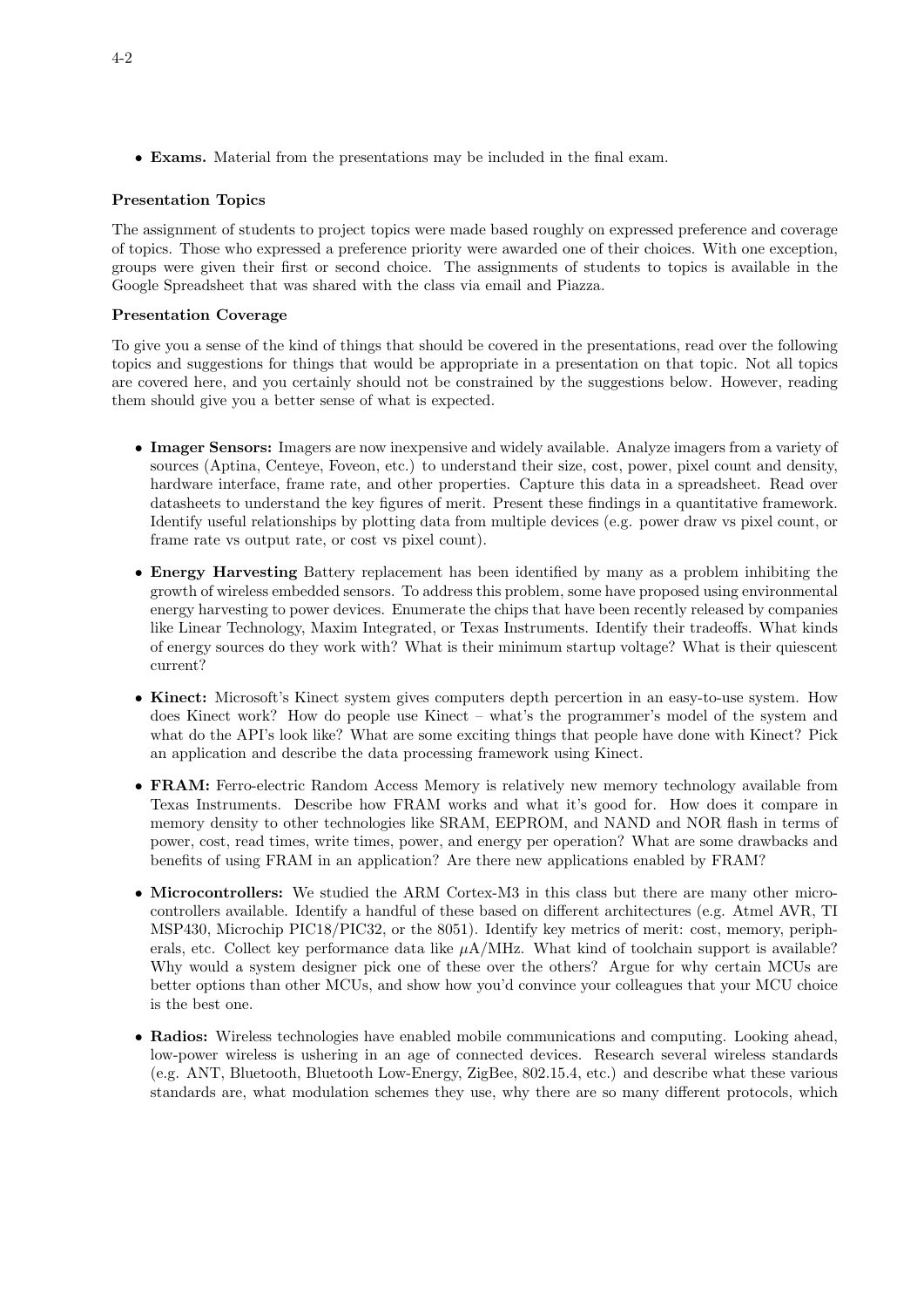applications they target, which vendors provide radios, and how a designer should go about choosing the right radio (or standard) for a particular application. Is it cost? Power draw? Standard vs proprietary? In stock at Digikey or Mouser? Other concerns?

- Software Toolchains We studied the GNU GCC toolchain for ARM processesors. What other toolchains are available from third-parties? What are the tradeoffs among the various compiler options? What is the difference in cost and code generation efficiency? What are some of the reasons that one would choose a particular toolchain over a different toolchain?
- Efficient Algorithms: Many embedded systems employ signal processing and other algorithm for doing their work. Identify at least two of the most common algorithms (e.g. the FFT/DFT, ZIP, etc.), describe why the algorithm is useful, how it works, and ways in which it might be implemented. How should a system designer decide between rolling their own or using an off the shelf library? What are the tradeoffs? Cost? Code Size? Runtime? What's available as a library? Describe a library that you downloaded (e.g. FFT) and then tried to use. How did that go?
- Motor Control: Controlling motors from computers requires interface electronics and driver software. Research how various different kinds of actuators can be attached to embedded systems including servo motors, step motors, high-power DC motors, and perhaps even other actuators (e.g. pumps, solenoids, etc.). What are the digital signals that the processor must generate to drive these motors, like PWM. How are these signals generated? Are driver electronics needed, like power MOSFETs or an H-bridge chip, for certain motors but not others?
- Quadcopters: Quadcopters can do some amazing things, especially when they cooperate with one another. Research the state of the art in quadcopters and identify the key tradeoffs of the design space. Describe the embedded controls that are going on inside a quadcopter (i.e. do they use a 6-DOF or a 9-DOF IMU? Are there multiple control loops – one human and one machine?) Compare size vs weight, weight vs payload, weight vs flight time, and cost vs payload. How should one decide which quadcopter to buy?
- Gyroscopes: Gyroscopes have not gotten as much attention as their accelerometer brethren, but they are quite useful for both tracking (e.g. people walking around) and control (e.g. helicopter or quadcopter stability). Research the range of embedded gyroscopes and identify how they trade off on a range of parameters, e.g. power, size vs power, cost vs power, integration (e.g. number of axes), etc. How are gyro data combined with accelerotmeter and magnetometer data for inertial navigation? What sort of processing algorithms do gyros use when used for doing inertial navigation?
- Internet of Things: The Internet of Things (IoT) marks the age of networked machines when the number of embedded devices connecting to the Internet outnumbers the number of people connected to the Internet. It is now here, and we are connecting devices more quickly to the net than we are people. Learn about the trends underlying the IoT, identify the kinds of devices that are being connected (e.g. FitBit), and what are the methods that are being employed to connect them (e.g. wired, wireless)? What are some of the challenges that people face in connecting devices to the Internet? What are the protocols being employed (802.15.4, ZigBee, IPv6, CoAP, etc.)?

# Checklist

Make sure that you:

- Remove any non-essential content from your slides. Keep it focused.
- Schedule at least one meeting with me to review your slides and content.
- Use the class template so all of the slides have the same look and feel.